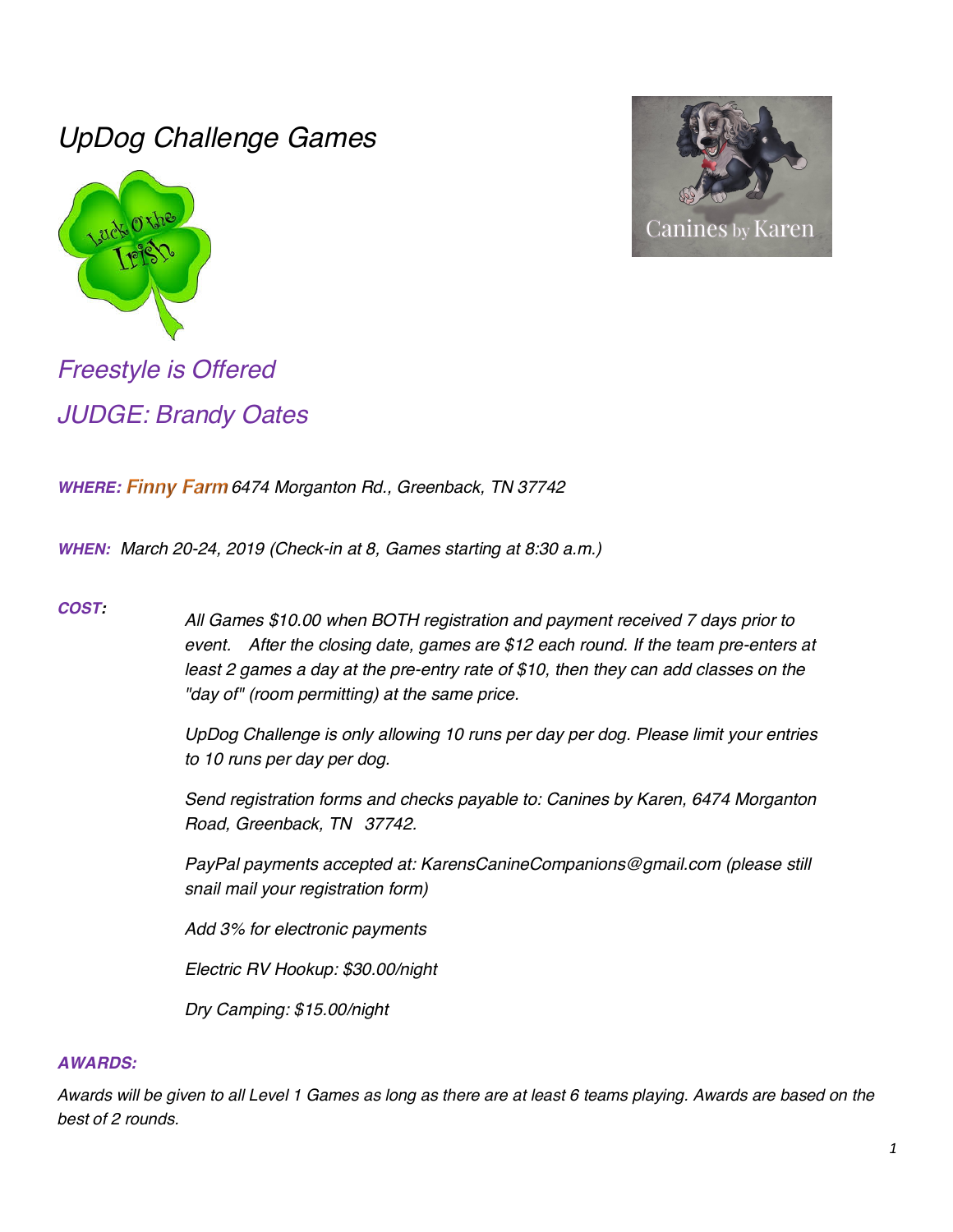## *WHAT YOU NEED TO KNOW:*

*https://updogchallenge.com/general-rules/*

## *FOR MORE INFORMATION:*

*CALL KAREN ECHTERNACHT or TEXT 865-604-1565*

*EMAIL: karenscaninecompanions@gmail.com OR UpDogEntries@CaninesbyKaren.com*

*ON-SITE RV/CAMPING: LIMITED RV electrical (110, 30 AMP AND 50 AMP) hookups are available on site (and a water hose for filling up tanks). You must provide a long power cord and make reservations in advance. Please bring blocks to go under your jacks so as not to mess up the pavement/grass parking areas. Limited spaces available for \$30.00 per night. Dry camping is available for \$15.00 per night. Showers are available for campers. To reserve your camping spot, fill out and return with your entries:*

|                            | Name                                                   |                                                                                                   |
|----------------------------|--------------------------------------------------------|---------------------------------------------------------------------------------------------------|
|                            |                                                        | Camper type: __________________Length (if applies) _____________DRY or 30 WATT OR 50 WATT________ |
|                            | <b>EMERGENCIES:</b> Fire, Police, and Medical Call 911 |                                                                                                   |
| <b>ANIMAL EMERGENCIES:</b> |                                                        |                                                                                                   |
|                            | Veterinary Center of Greenback 865-856-7600            |                                                                                                   |
|                            | Midland Pet Emergency Center 865-982-1007              |                                                                                                   |
|                            | VISIT: www.caninesbykaren.com                          | LODGING AND ADDITIONAL INFORMATION ABOUT CANINES BY KAREN INCLUDING FINNY FARM                    |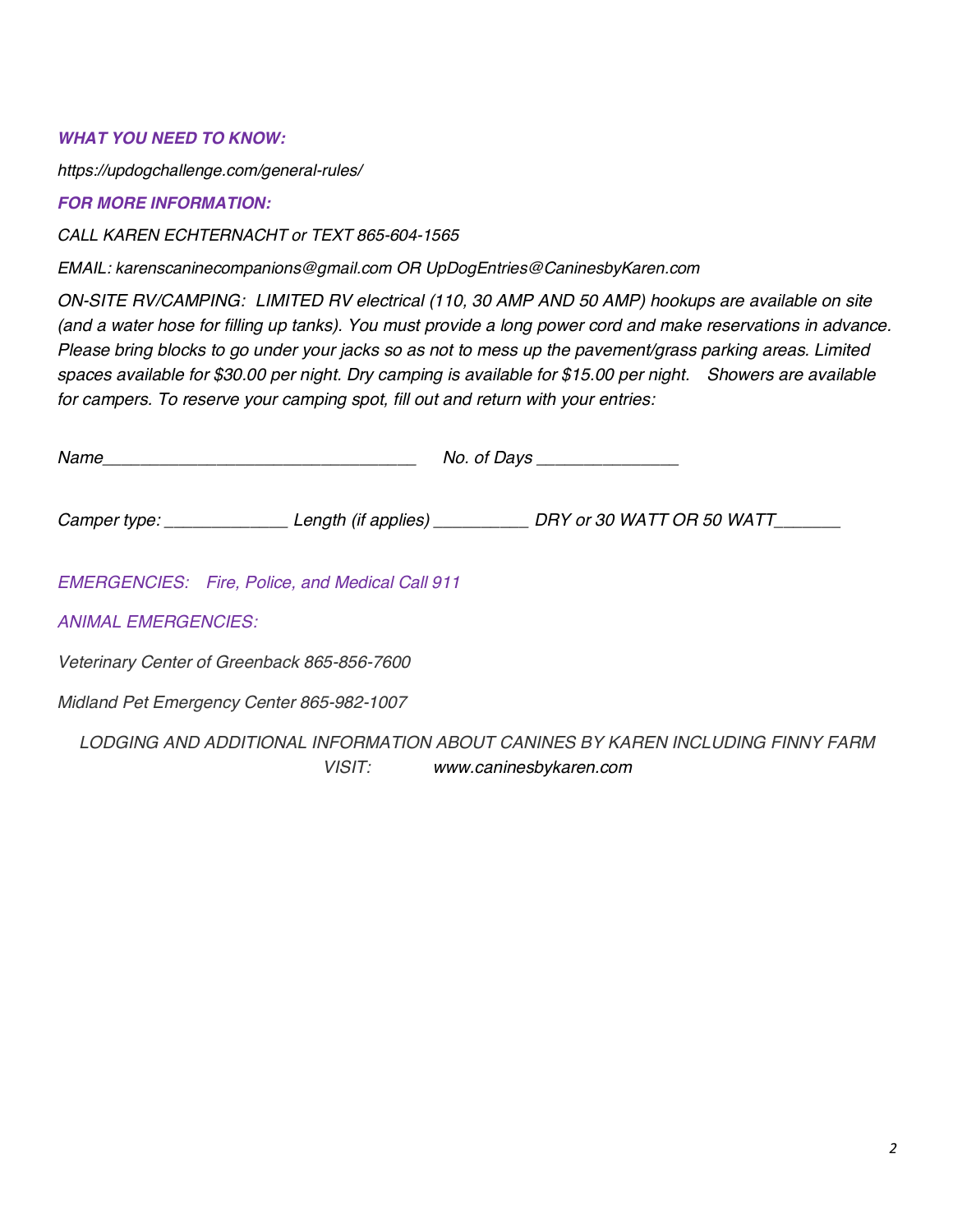## **REGISTRATION**

#### *PAYPAL: karenscaninecompanions@gmail.com*

*Paper Registration: Checks made out to "Canines by Karen" AND ALL REGISTRATIONS (and check if not using PayPal) SHOULD BE SENT IN THE MAIL TO: Canines by Karen, 6474 Morganton Rd., Greenback, TN 37742. Runs are \$10.00 if both entry form and payment received 7 days in advance, otherwise \$12.00 per round. ONLY 10 Runs per day per Dog.*

| Date of Trial:                           | Date Submitted:    |                              |  |
|------------------------------------------|--------------------|------------------------------|--|
| <b>Owner Name:</b>                       | Phone:             |                              |  |
| Address:                                 | Email:             |                              |  |
| City:                                    | State:             | Zip:                         |  |
| Handler's Name: (if different from Owner |                    |                              |  |
| <b>UpDog Team Number:</b>                | Breed:             |                              |  |
| Full Name of Dog:                        |                    |                              |  |
| Call Name:                               | Sex: M F           | Date of Birth:               |  |
|                                          | Mini: Under 15"    | Can opt to jump 4, 8, 12, 16 |  |
| Jump Height:                             | Midi: 15" to 18"   | Can opt 8, 12, 16, 20        |  |
|                                          | Maxi: Over 18"     | Can opt 12, 16, 20, 24       |  |
|                                          | Mega: 23" and over | Can opt 12, 16, 20 24        |  |

|       | <b>GAMES</b>  | <b>Pre-Entry \$10.00</b><br>After cut-off \$12.00 | <b>FEE:</b> |
|-------|---------------|---------------------------------------------------|-------------|
| Day 1 | Spaced Out L1 |                                                   |             |
|       | Spaced Out L1 |                                                   |             |
|       | Spaced Out L2 |                                                   |             |
|       | Spaced Out L2 |                                                   |             |
|       | Time Warp L1  |                                                   |             |
|       | Time Warp L1  |                                                   |             |
|       | Time Warp L2  |                                                   |             |
|       | Time Warp L2  |                                                   |             |
|       | Far Out       | 60-yard Field                                     |             |
|       | Far Out       | 60-yard Field                                     |             |
|       | ThrowNGo L1   |                                                   |             |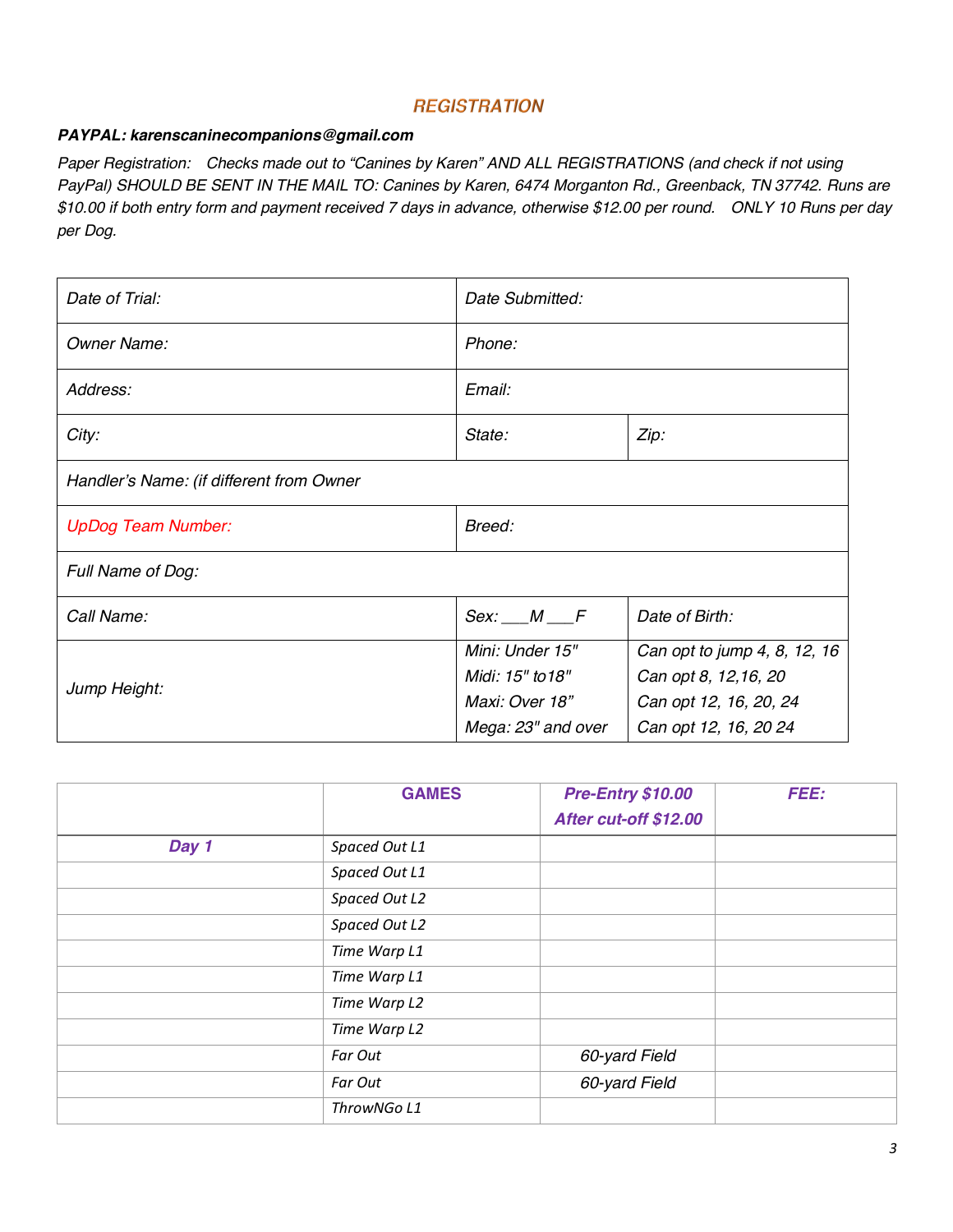|       | ThrowNGo L1           |               |  |
|-------|-----------------------|---------------|--|
|       | ThrowNGo L2           |               |  |
|       | ThrowNGo L2           |               |  |
| Day 2 | $4-WayL1$             |               |  |
|       | $4-WayL1$             |               |  |
|       | $4-WayL2$             |               |  |
|       | 4-Way L2              |               |  |
|       | FunKey L1             |               |  |
|       | FunKey L1             |               |  |
|       | FunKey L2             |               |  |
|       | FunKey L2             |               |  |
|       | $7 - Up$              |               |  |
|       | $7 - Up$              |               |  |
|       | Frizgility L1         |               |  |
|       | Frizgility L1         |               |  |
|       | Frizgility L2         |               |  |
|       | Frizgility L2         |               |  |
|       | ThrowNGo L1           |               |  |
|       | ThrowNGo L1           |               |  |
|       | ThrowNGo L2           |               |  |
|       | ThrowNGo L2           |               |  |
| Day 3 | Freestyle Criterion   |               |  |
|       | Freestyle Performance |               |  |
|       | Far Out               | 60-yard Field |  |
|       | Far Out               | 60-yard Field |  |
|       | ThrowNGo L1           |               |  |
|       | ThrowNGo L1           |               |  |
|       | ThrowNGo L2           |               |  |
|       | ThrowNGo L2           |               |  |
|       | Spaced Out L1         |               |  |
|       | Spaced Out L1         |               |  |
|       | Spaced Out L2         |               |  |
|       | Spaced Out L2         |               |  |
|       | Time Warp L1          |               |  |
|       | Time Warp L1          |               |  |
|       | Time Warp L2          |               |  |
|       | Time Warp L2          |               |  |
| Day 4 | $4-WayL1$             |               |  |
|       | $4-WayL1$             |               |  |